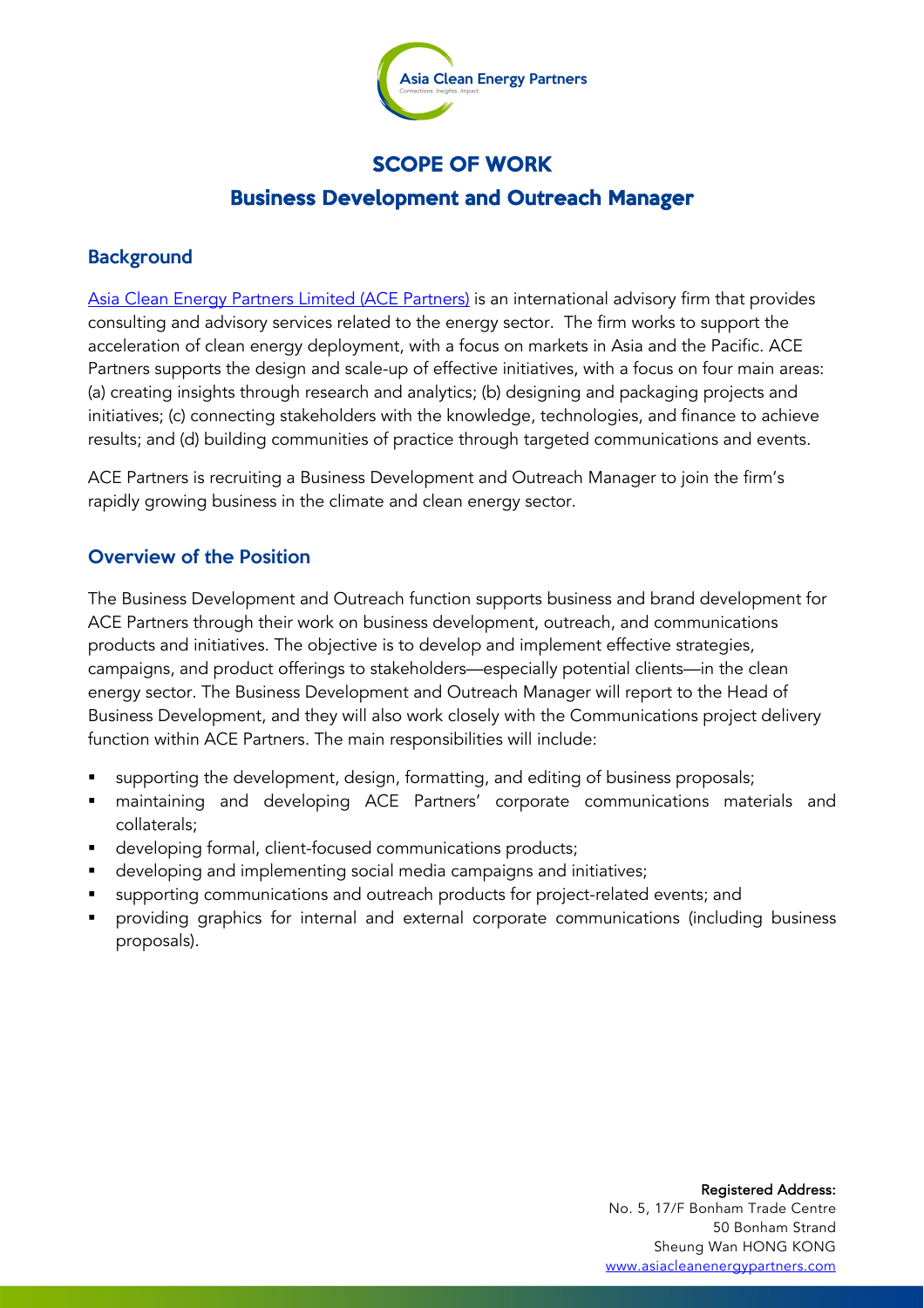# Scope of Work and Detailed Tasks

#### Corporate Communications

- § Working with the Communications project delivery function of ACE Partners, develop and implement new communications materials, digital presence and outreach activities aimed at expanding ACE Partners' reach and engagement, with the aim of building a strong brand profile for ACE Partners.
- Oversee effective development and operation of ACE Partners' website and social media accounts (Twitter and LinkedIn) on an ongoing basis to ensure that they are current, and relevant, and provide thought leadership for the sector.

#### Business Development

- Support the Head of Business Development in developing and maintaining a robust and nimble infrastructure for business development, including the corporate profiles, CVs of team members for outside consultants, and effective templates and systems for the development of business proposals.
- Lead the design and formatting of business proposals and other company outreach materials, including creating written and other visual content.

## **Project Delivery**

- Lead the planning and managing of events for clients, including the development of event collateral and content for the events and post-event reports.
- Working with the Communications function within ACE Partners, oversee the development of high-impact communications products as required to promote good practices and knowledge-sharing in the climate and clean energy sector across Asia.

## Minimum Qualification Requirements

The candidate should have a university degree in liberal arts, business, communications, or a related field, with experience in international development, business development and operations, and/or clean energy consulting and advisory. Previous work experience in Southeast Asia and South Asia is strongly preferred, as is broad familiarity with the private sector, non-profit, and government actors working in Asia's clean energy sector.

- Minimum general experience: 8 years
- Experience in business development, including the development of business strategies, proposals and corporate outreach, and development of strong business alliances and networks
- Experience in communications and outreach, including and especially for the purpose of business development and brand-building, and market-positioning
- Excellent writing and editing skills, including both technical and copy editing
- Experience developing and writing content for all media platforms and an ability to produce inspiring and engaging content